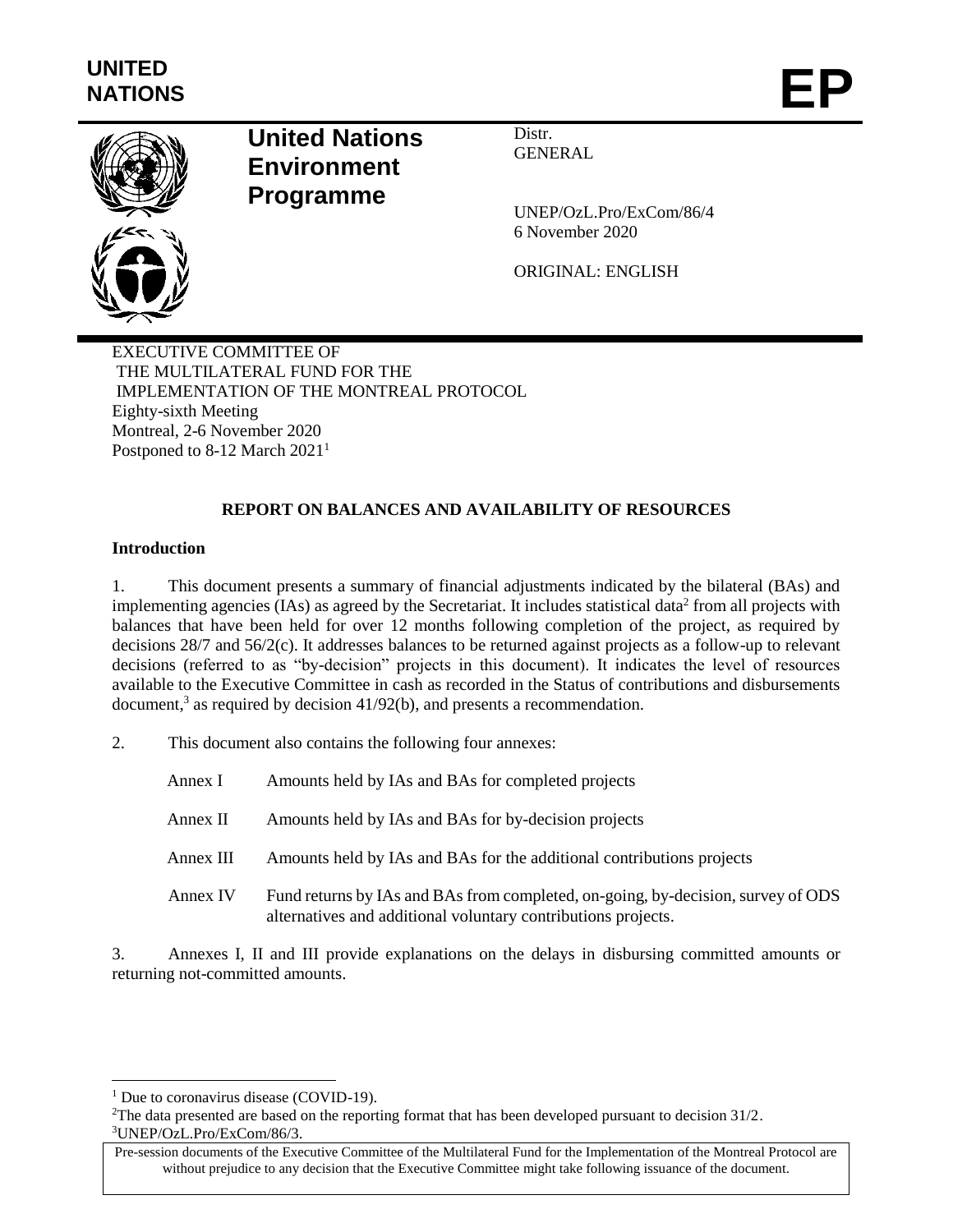## **Funds to be returned to the 86 th meeting**

4. The total funds to be returned amount to US \$2,573,517 (i.e. US \$142 by BAs and US \$2,573,375 by IAs) from completed, by-decision, survey of ODS alternatives and additional contributions projects.

## Funds to be returned by IAs

5. The total funds to be returned by IAs amount to US \$2,573,375 as shown in Table 1.

| Agency       | <b>Project cost</b> | Agency support cost | <b>Total cost</b> |
|--------------|---------------------|---------------------|-------------------|
| <b>UNDP</b>  | 756,229             | 55.951              | 812,180           |
| <b>UNEP</b>  | 686.656             | 61.080              | 747,736           |
| <b>UNIDO</b> | 794.898             | 57.619              | 852,517           |
| World Bank   | 108.881             | 52,061              | 160.942           |
| <b>Total</b> | 2,346,664           | 226,711             | 2,573,375         |

## **Table 1. Funds to be returned by IAs to the 86 th meeting (US \$)**

6. Table 2 presents information on balances of completed, by-decisions and additional voluntary contributions projects that are withheld by the IAs.

|                                         | Table 2. Balances of completed, by-decision, and additional voluntary contributions projects withheld |
|-----------------------------------------|-------------------------------------------------------------------------------------------------------|
| by IAs (including agency support costs) |                                                                                                       |

| Year<br>completed                             |               | <b>UNDP</b> | <b>UNEP</b>   |          |                | <b>UNIDO</b> | <b>World Bank</b> |              |                          | <b>Total</b> |
|-----------------------------------------------|---------------|-------------|---------------|----------|----------------|--------------|-------------------|--------------|--------------------------|--------------|
|                                               | <b>Number</b> | (US \$)     | <b>Number</b> | $(US \$  | Number         | (US \$)      | <b>Number</b>     |              | $(US $)$ Number $(US $)$ |              |
| Projects completed over two years ago         |               |             |               |          |                |              |                   |              |                          |              |
| 2017                                          |               |             |               |          |                | 38           |                   |              | 1.                       | 38           |
| 1 Jan to                                      |               |             |               |          |                |              |                   |              |                          |              |
| 31 Oct 2018                                   |               |             |               |          |                |              |                   |              |                          |              |
| Sub-total                                     | $\mathbf{0}$  | 0           | $\mathbf{0}$  | $\bf{0}$ | 1              | 38           | $\boldsymbol{0}$  | $\bf{0}$     | 1                        | 38           |
| Projects completed in less than two years ago |               |             |               |          |                |              |                   |              |                          |              |
| 1 Nov to                                      |               |             |               |          |                | 3,226        |                   |              | 1                        | 3,226        |
| 31 Dec 2018                                   |               |             |               |          |                |              |                   |              |                          |              |
| 2019                                          | 20            | 5,154,243   |               |          | 15             | 93,862       |                   |              | 35                       | 5,248,105    |
| Sub-total                                     | 20            | 5,154,243   |               |          | 16             | 97,088       |                   |              | 36                       | 5,251,331    |
| <b>Total</b>                                  | 20            | 5,154,243   | $\mathbf{0}$  | 0        | 17             | 97,126       | $\mathbf{0}$      | 0            | 37                       | 5,251,369    |
| By-decisions projects (ongoing)               |               |             |               |          |                |              |                   |              |                          |              |
|                                               |               | 185,828     | 2             | 164,077  | 5              | 991,301      |                   |              | 8                        | 1,341,206    |
| <b>Additional voluntary contributions</b>     |               |             |               |          |                |              |                   |              |                          |              |
|                                               |               |             |               |          | 2 <sup>4</sup> | 6,637        |                   |              | 2                        | 6,637        |
| <b>Grand</b> total                            | 21            | 5,340,071   | $\mathbf{2}$  | 164,077  | 24             | 1,095,064    | $\mathbf{0}$      | $\mathbf{0}$ | 47                       | 6,599,212    |

## Funds to be returned by BAs

 $\overline{\phantom{a}}$ 

7. The total funds to be returned by BAs amount to US \$142 as shown in Table 3.

## **Table 3. Funds to be returned by BAs to the 86th meeting (US \$)**

| 0.0300<br>1.8 | Project.<br>cost | support cost<br>0.03007<br>$  \leq$ $\leq$ $\leq$ | Fotal |
|---------------|------------------|---------------------------------------------------|-------|
| -<br>Japan    | 140              | τÓ                                                | 144   |

 $4$  Subject to decision 84/2(b)(ii) which requested UNIDO to return to the  $86<sup>th</sup>$  meeting the balance of two completed project funded using the additional voluntary contributions.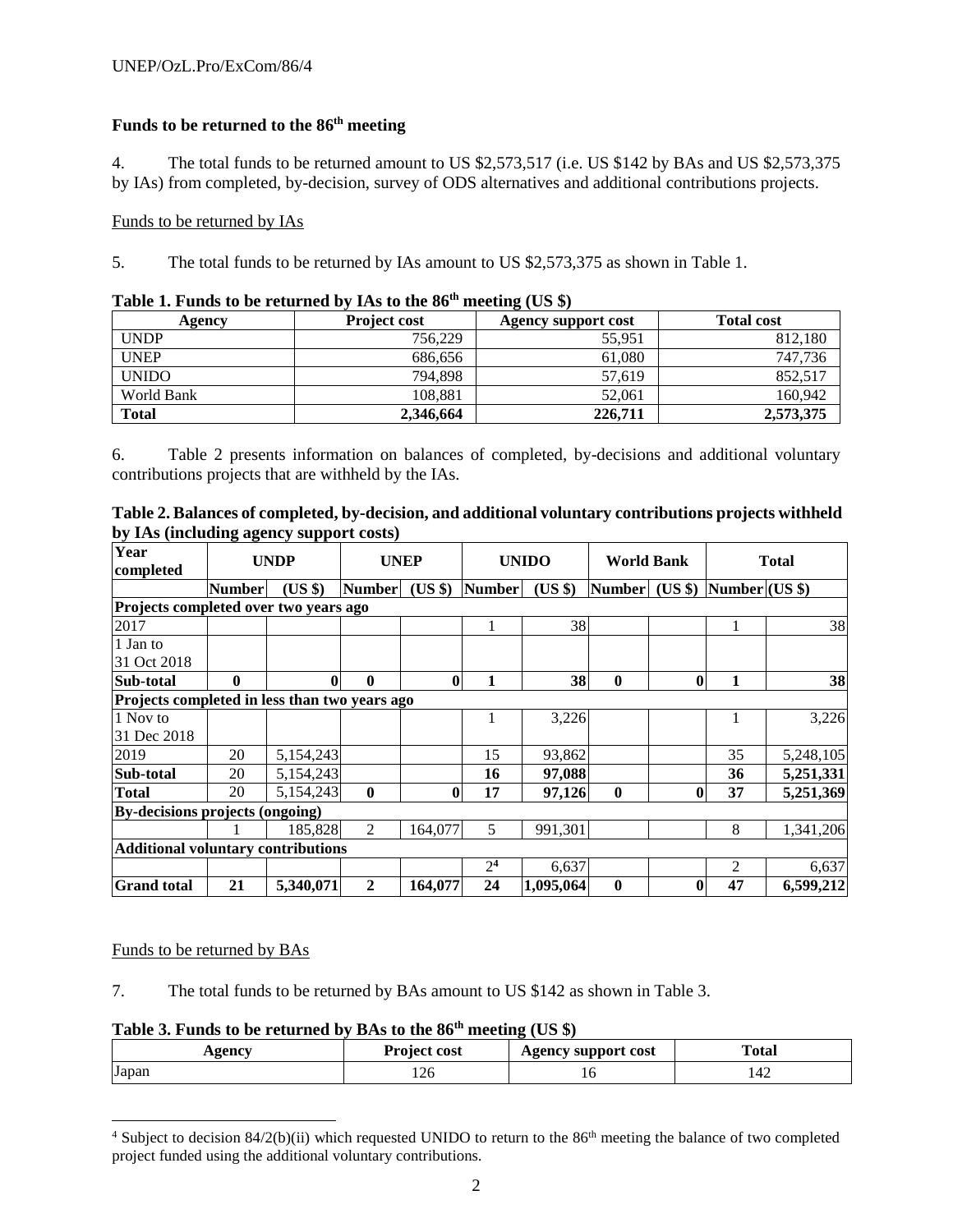8. Table 4 presents the balances from projects that are being held by BAs.

| Agency | <b>Project cost</b> | <b>Agency support cost</b> | <b>Total</b>                  |
|--------|---------------------|----------------------------|-------------------------------|
| Italy  | 5,000               | 350                        | 5,350 <sup>5</sup>            |
| France | 9.964               | 1,261                      | $\Delta \mathcal{L}$<br>1.444 |

#### **Table 4. Balances held by BAs (US \$)**

#### **Availability of resources**

9. The Status of contributions and disbursements document indicates an available balance of US  $$324,044,205$  as at 30 October 2020. The total balance returned by BAs and IAs, to the  $86<sup>th</sup>$  meeting amounts to US \$2,573,517. Therefore, the total level of resources available for approvals at the 86th meeting, amounts to US \$326,617,722.

## **Secretariat's comments**

10. The Secretariat reminded BAs and IAs that balances of by-decisions projects and projects completed one year ago and more, should be returned to the Multilateral Fund as soon as possible.

11. Considering that the total level of funding for projects and activities submitted to the 86<sup>th</sup> meeting amounts to US \$58,098,526 including agency support costs, there are sufficient resources available for approvals at the 86<sup>th</sup> meeting.

#### **Recommendations**

 $\overline{a}$ 

- 12. The Executive Committee may wish:
	- (a) To note:
		- (i) The report on balances and availability of resources contained in document UNEP/OzL.Pro/ExCom/86/4;
		- $(i)$  That the net level of funds being returned at the  $86<sup>th</sup>$  meeting by the implementing agencies was US \$2,573,375, consisting of US \$756,229, plus agency support costs of US \$55,951 from UNDP; US \$686,656, plus agency support costs of US \$61,080 from UNEP; US \$794,898, plus agency support costs of US \$57,619 from UNIDO; and US \$108,881, plus agency support cost of US \$52,061 from the World Bank.
		- (iii) That UNIDO held balances of US \$38, including agency support costs, for one project completed over two years previously and US \$6,637, including agency support costs, for two projects funded using the additional voluntary contributions;
		- (iv) That the net level of funds being returned at the  $86<sup>th</sup>$  meeting by the Government of Japan was US \$126, plus agency support costs of US \$16;
		- (v) That the Government of Italy held balances of US \$5,350, including agency support costs, for one project funded using the additional voluntary contributions;

 $5$  Committed balance for one project funded using the additional voluntary contributions.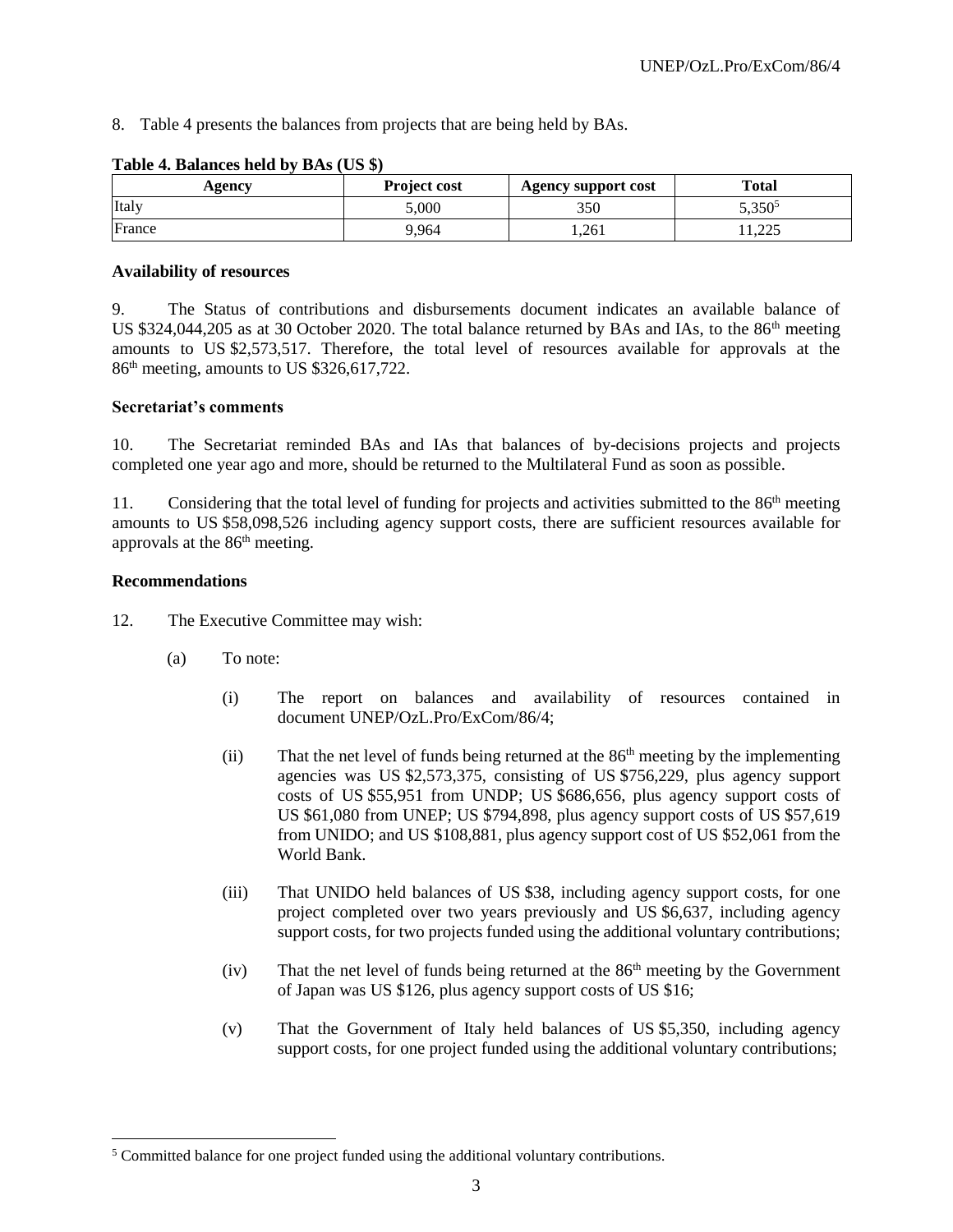- (b) To request:
	- (i) Bilateral and implementing agencies to proceed with disbursement or to cancel committed and not-committed funds that were not needed for completed projects and for projects completed "by decision of the Executive Committee" and to return the associated balances to the  $87<sup>th</sup>$  meeting;
	- (ii) UNIDO to return to the 87<sup>th</sup> meeting the balance of two completed project funded using the additional voluntary contributions;
	- (iii) UNIDO to proceed with disbursement or to cancel commitments for one project completed over two years previously, and to return balances to the 87<sup>th</sup> meeting;
	- (iv) The Government of Italy to return to the  $87<sup>th</sup>$  meeting the balance of one completed project funded using the additional voluntary contributions; and
	- (v) The Treasurer to follow up with the Government of Japan, on the return, in cash, of the amount of US  $$142$  referred to in sub-paragraph (a)(iv) above.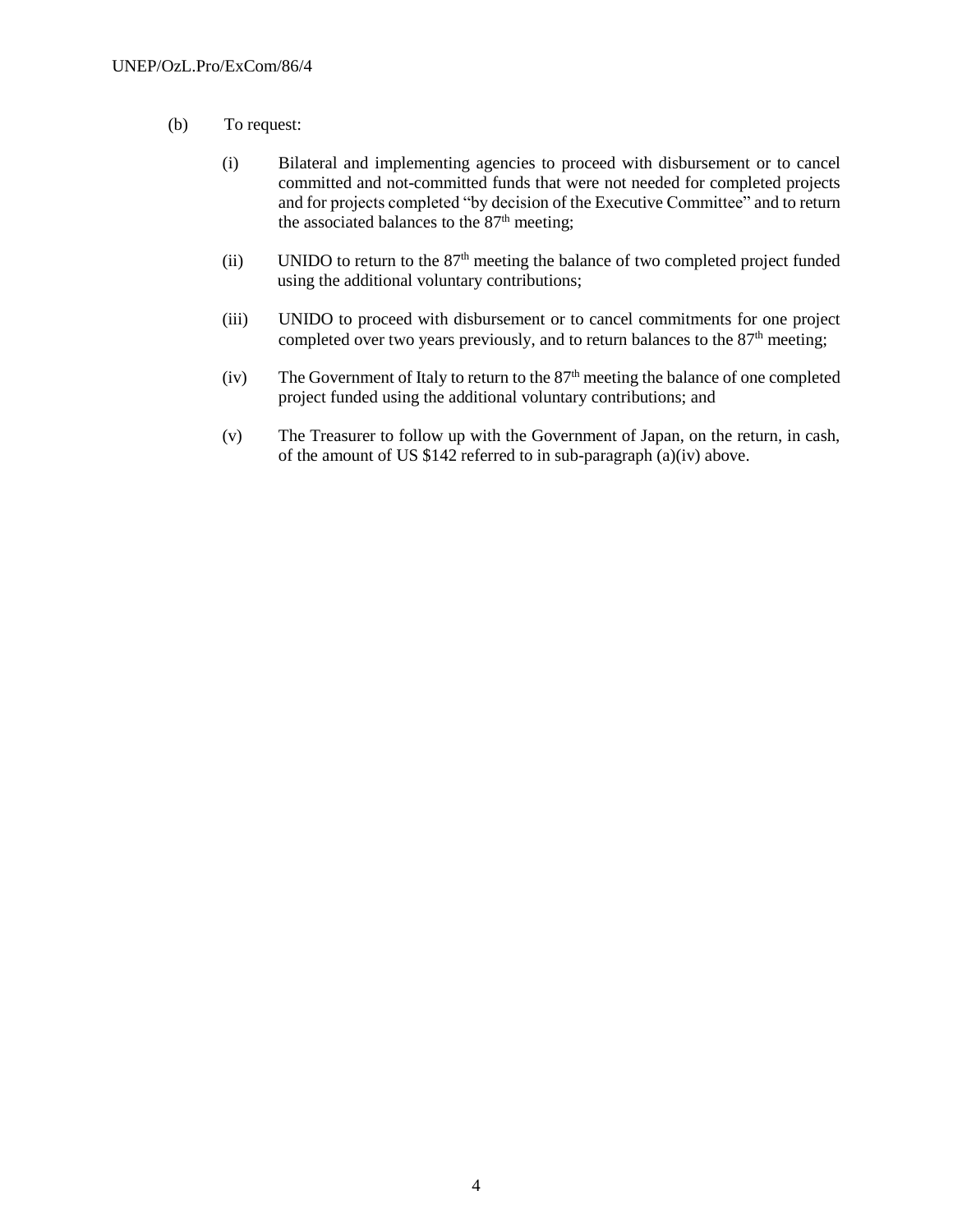#### **Annex I**

## **COMMITTED AND NOT-COMMITTED BALANCES HELD BY IMPLEMENTING AGENCIES AND BILATERAL AGENCIES FOR COMPLETED PROJECTS**

| Code               | <b>Project title</b>                                                                                                                 | Date<br>completed<br>(Actual) | Approved<br>funding plus<br>adjustments<br>as of<br>31 December<br>2019<br>(US \$) | <b>Funds</b><br>disbursed as<br>of<br>(US \$) | <b>Balances</b><br>committed<br>as per<br>86 <sup>th</sup> meeting 86 <sup>th</sup> meeting<br>$(US \$ | <b>Balances</b><br>not-committed<br>as per<br>86 <sup>th</sup> meeting<br>$(US \$ | Support cost on<br>balances<br>committed &<br>not committed<br>as per<br>86 <sup>th</sup> meeting<br>(US \$) | Why any<br>balances could<br>not be<br>returned? | When they<br>could be<br>returned? | Project<br>subject to<br>decision |
|--------------------|--------------------------------------------------------------------------------------------------------------------------------------|-------------------------------|------------------------------------------------------------------------------------|-----------------------------------------------|--------------------------------------------------------------------------------------------------------|-----------------------------------------------------------------------------------|--------------------------------------------------------------------------------------------------------------|--------------------------------------------------|------------------------------------|-----------------------------------|
| <b>UNDP</b>        |                                                                                                                                      |                               |                                                                                    |                                               |                                                                                                        |                                                                                   |                                                                                                              |                                                  |                                    |                                   |
| ARG/SEV/76/INS/175 | Extension for institutional strengthening<br>project (phase IX: 7/2016-6/2018)                                                       | $Dec-19$                      | 398,806                                                                            | 398,062                                       | 744                                                                                                    |                                                                                   | 52                                                                                                           |                                                  |                                    |                                   |
| BHU/PHA/76/TAS/26  | HCFC phase-out management plan (third<br>tranche)                                                                                    | $Nov-19$                      | 57,000                                                                             | 56,359                                        | 641                                                                                                    |                                                                                   | 58                                                                                                           |                                                  |                                    |                                   |
| BRA/PHA/74/INV/307 | HCFC phase-out management plan (stage I,<br>fourth tranche) (foam sector plan)                                                       | $Dec-19$                      | 3,000,000                                                                          | 1,987,516                                     | 1,012,484                                                                                              |                                                                                   | 75,936                                                                                                       |                                                  |                                    | 84/32(b)(iii)<br>and 85/IAP/3     |
| BRA/PHA/75/INV/315 | HCFC phase-out management plan (stage I,<br>fifth tranche) (foam sector)                                                             | $Dec-19$                      | 1,470,700                                                                          | 437,803                                       | 1,032,897                                                                                              |                                                                                   | 77,468                                                                                                       |                                                  |                                    | 84/32(b)(iii)<br>and $85/IAP/3$   |
| BRA/PHA/80/TAS/318 | HCFC phase-out management plan (stage II,<br>second tranche) (refrigeration servicing,<br>regulatory actions and project monitoring) | $Dec-19$                      | 350,000                                                                            | 315,881                                       | 34,119                                                                                                 |                                                                                   | 2,388                                                                                                        |                                                  |                                    |                                   |
| COS/SEV/80/INS/56  | Extension of institutional strengthening<br>project (phase XII: 1/2018-12/2019)                                                      | $Dec-19$                      | 179,857                                                                            | 174,000                                       | 5,857                                                                                                  |                                                                                   | 410                                                                                                          |                                                  |                                    |                                   |
| CUB/SEV/75/INS/54  | Extension of institutional strengthening<br>project (phase X: 1/2016-12/2017)                                                        | $Dec-19$                      | 190,804                                                                            | 186,537                                       | 4,267                                                                                                  |                                                                                   | 299                                                                                                          |                                                  |                                    |                                   |
| EGY/PHA/68/INV/117 | HCFC phase-out management plan (stage I,<br>second tranche) (phase-out of HCFC-141b in<br>the polyurethane foam sector)              | $Dec-19$                      | 2,000,000                                                                          | 1,497,978                                     | 502,022                                                                                                |                                                                                   | 37,652                                                                                                       |                                                  |                                    | 82/72(a)(iv)                      |
| EGY/PHA/82/INV/139 | HCFC phase-out management plan (stage I,<br>third tranche) (phase-out of HCFC-141b in<br>the polyurethane foam sector)               | $Dec-19$                      | 716,400                                                                            | 84,152                                        | 632,248                                                                                                |                                                                                   | 47,419                                                                                                       |                                                  |                                    | 82/72(a)(iv)                      |
| FIJ/PHA/77/INV/31  | HCFC phase-out management plan (stage I,<br>third tranche)                                                                           | $Dec-19$                      | 59,850                                                                             | 55,584                                        | 4,266                                                                                                  |                                                                                   | 384                                                                                                          |                                                  |                                    |                                   |
| GUY/PHA/75/INV/28  | HCFC phase-out management plan (stage II,<br>first tranche)                                                                          | $Dec-19$                      | 159,750                                                                            | 111,244                                       | 48,506                                                                                                 |                                                                                   | 3,396                                                                                                        |                                                  |                                    |                                   |
| IDS/SEV/80/INS/212 | Extension of institutional strengthening<br>project (phase XI: 1/2018-12/2019)                                                       | $Dec-19$                      | 347,194                                                                            | 338,951                                       | 8,243                                                                                                  |                                                                                   | 577                                                                                                          |                                                  |                                    |                                   |
| MDV/REF/76/DEM/30  | Demonstration project for HCFC-free low-<br>global warming potential alternatives in<br>refrigeration in fisheries sector            | $Dec-19$                      | 141,000                                                                            | 126,879                                       | 14,121                                                                                                 |                                                                                   | 1,271                                                                                                        |                                                  |                                    |                                   |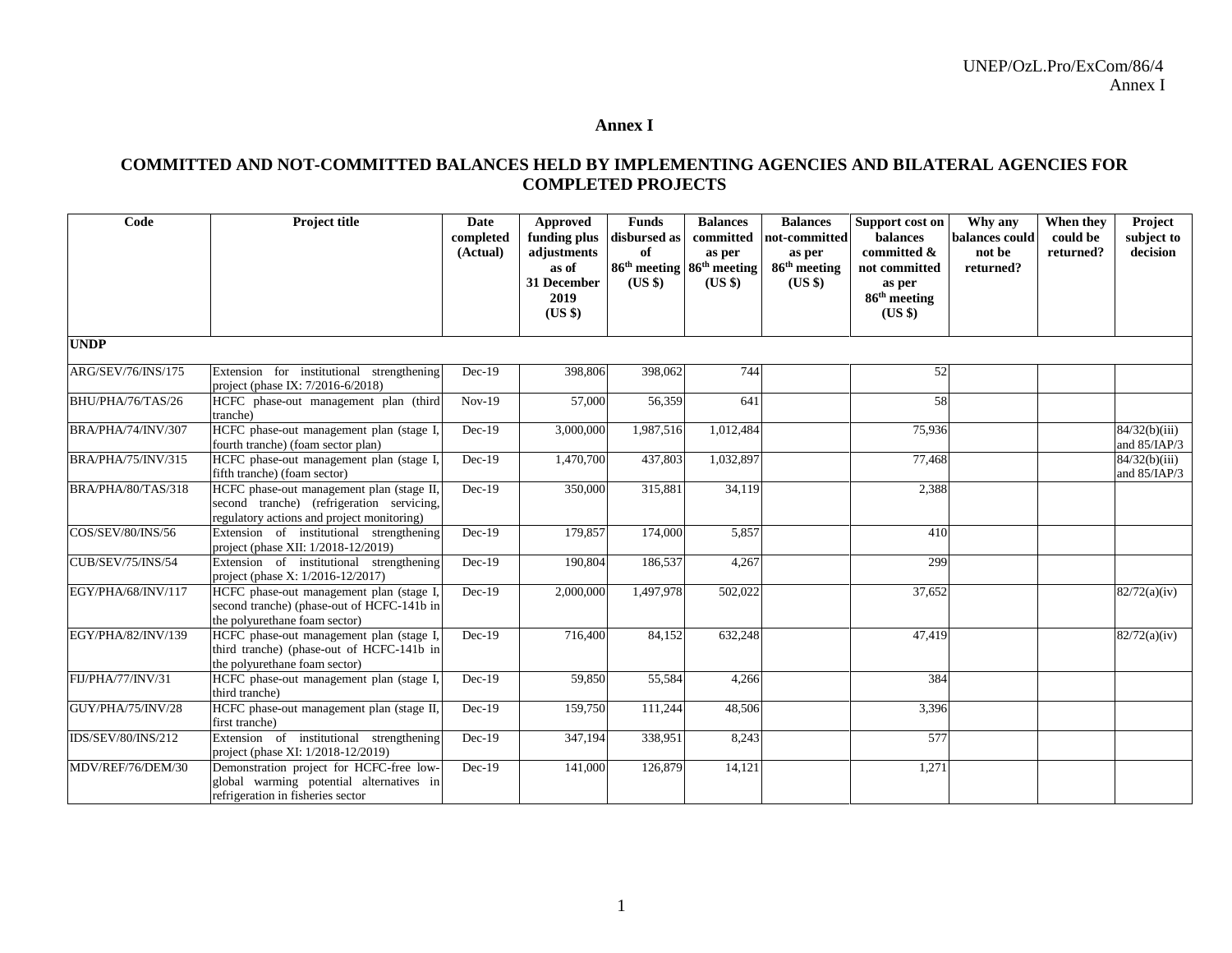## UNEP/OzL.Pro/ExCom/86/4 Annex I

| Code                      | <b>Project title</b>                                                                                                                                                    | Date<br>completed<br>(Actual) | Approved<br>funding plus<br>adjustments<br>as of<br>31 December<br>2019<br>(US \$) | <b>Funds</b><br>disbursed as<br>of<br>(USS) | <b>Balances</b><br>committed<br>as per<br>86 <sup>th</sup> meeting 86 <sup>th</sup> meeting<br>$(US \$ | <b>Balances</b><br>not-committed<br>as per<br>86 <sup>th</sup> meeting<br>(US \$) | Support cost on<br>balances<br>committed &<br>not committed<br>as per<br>86 <sup>th</sup> meeting<br>$(US \$ | Why any<br>balances could<br>not be<br>returned? | When they<br>could be<br>returned? | Project<br>subject to<br>decision |
|---------------------------|-------------------------------------------------------------------------------------------------------------------------------------------------------------------------|-------------------------------|------------------------------------------------------------------------------------|---------------------------------------------|--------------------------------------------------------------------------------------------------------|-----------------------------------------------------------------------------------|--------------------------------------------------------------------------------------------------------------|--------------------------------------------------|------------------------------------|-----------------------------------|
| MEX/PHA/71/INV/168        | HCFC phase-out management plan (stage I,<br>third tranche) (foam sector plan for systems<br>houses and local customers)                                                 | $Dec-19$                      | 3,800,000                                                                          | 3,451,582                                   | 348,418                                                                                                |                                                                                   | 26,131                                                                                                       |                                                  |                                    | $84/22(b)$ and<br>(c)             |
| MEX/PHA/75/INV/178        | HCFC phase-out management plan (stage I,<br>fifth tranche) (foam sector plan for systems<br>houses and local customers)                                                 | $Dec-19$                      | 1,122,503                                                                          | $\Omega$                                    | 1,122,503                                                                                              |                                                                                   | 84,188                                                                                                       |                                                  |                                    | $84/22(b)$ and<br>(c)             |
| MLI/PHA/76/INV/38         | HCFC phase-out management plan (stage I,<br>third tranche)                                                                                                              | $Dec-19$                      | 92,000                                                                             | 77,893                                      | 14,107                                                                                                 |                                                                                   | 1,058                                                                                                        |                                                  |                                    |                                   |
| MOL/PHA/77/INV/34         | HCFC phase-out management plan (stage II,<br>first tranche)                                                                                                             | $Dec-19$                      | 104,850                                                                            | 103,670                                     | 1,180                                                                                                  |                                                                                   | 106                                                                                                          |                                                  |                                    |                                   |
| NEP/PHA/75/INV/35         | HCFC phase-out management plan (stage I,<br>second tranche)                                                                                                             | $Dec-19$                      | 33,600                                                                             | 30,916                                      | 2,684                                                                                                  |                                                                                   | 242                                                                                                          |                                                  |                                    |                                   |
| PAR/PHA/74/INV/34         | HCFC phase-out management plan (stage I,<br>second tranche)                                                                                                             | $Dec-19$                      | 131,500                                                                            | 129,642                                     | 1,858                                                                                                  |                                                                                   | 139                                                                                                          |                                                  |                                    |                                   |
| <b>TRI/SEV/79/INS/34</b>  | Extension of the institutional strengthening<br>project (phase IX: 1/2018-12/2019)                                                                                      | $Dec-19$                      | 85,000                                                                             | 81,349                                      | 3,651                                                                                                  |                                                                                   | 256                                                                                                          |                                                  |                                    |                                   |
| <b>TOTAL UNDP</b>         |                                                                                                                                                                         |                               |                                                                                    |                                             | 4,794,815                                                                                              |                                                                                   | 359,428                                                                                                      |                                                  |                                    |                                   |
| UNIDO <sup>6</sup>        |                                                                                                                                                                         |                               |                                                                                    |                                             |                                                                                                        |                                                                                   |                                                                                                              |                                                  |                                    |                                   |
| ASP/REF/76/DEM/60         | Promoting alternative refrigerants in air-<br>conditioning for high ambient countries in<br>West Asia (PRAHA-II)                                                        | $Nov-19$                      | 325,000                                                                            | 321,293                                     | 3,707                                                                                                  |                                                                                   | 259                                                                                                          | $\overline{4}$                                   | $87th$ meeting                     | $83/37(c)$ and<br>85/IAP/3        |
| BDI/PHA/65/INV/29         | HCFC phase-out management plan (stage I,<br>first tranche)                                                                                                              | $Dec-19$                      | 80,000                                                                             | 79,848                                      | 152                                                                                                    |                                                                                   | 14                                                                                                           | 2                                                | $87th$ meeting                     |                                   |
| EGY/REF/75/TAS/127        | Feasibility study addressing district cooling                                                                                                                           | $Dec-18$                      | 63,521                                                                             | 60,561                                      | 2,960                                                                                                  |                                                                                   | 266                                                                                                          | $\overline{4}$                                   | 87 <sup>th</sup> meeting           | 82/24(c)(ii)                      |
| GAB/PHA/62/INV/27         | HCFC phase-out management plan (stage I,<br>first tranche)                                                                                                              | $Dec-19$                      | 130,000                                                                            | 125,336                                     | 4,664                                                                                                  |                                                                                   | 420                                                                                                          | $\overline{4}$                                   | 87 <sup>th</sup> meeting           |                                   |
| GLO/REF/76/DEM/333        | Demonstration project on refrigerant quality,<br>containment and introduction of low-global<br>warming potential alternatives (Eastern<br>Africa and Caribbean regions) | $Jul-19$                      | 345,000                                                                            | 344,165                                     | 835                                                                                                    |                                                                                   | 58                                                                                                           | $\overline{4}$                                   | 87 <sup>th</sup> meeting           | 84/24(b)                          |
| <b>MEX/SEV/79/INS/186</b> | Extension of institutional strengthening<br>project (phase XIII: 7/2017-6/2019)                                                                                         | $Jun-19$                      | 316,160                                                                            | 316,133                                     | 27                                                                                                     |                                                                                   | $\mathcal{D}$                                                                                                | 2                                                | 87 <sup>th</sup> meeting           |                                   |
| MLW/PHA/77/INV/40         | HCFC phase-out management plan (stage I,<br>third tranche)                                                                                                              | $Dec-19$                      | 60,000                                                                             | 59,885                                      | 115                                                                                                    |                                                                                   | 10                                                                                                           | 2                                                | 87 <sup>th</sup> meeting           |                                   |
| MOG/PHA/75/INV/11         | HCFC phase-out management plan (stage I,<br>third tranche)                                                                                                              | Aug-19                        | 98,500                                                                             | 97,771                                      | 729                                                                                                    |                                                                                   | 55                                                                                                           | 2                                                | 87 <sup>th</sup> meeting           |                                   |

 $\frac{6}{10}$  2: Financial completion initiated; 3: Financial completion being initiated; 4: Financial completion to be initiated after settlement of all pending issues; 5 project is ongoing; 6 Funds were not transferred.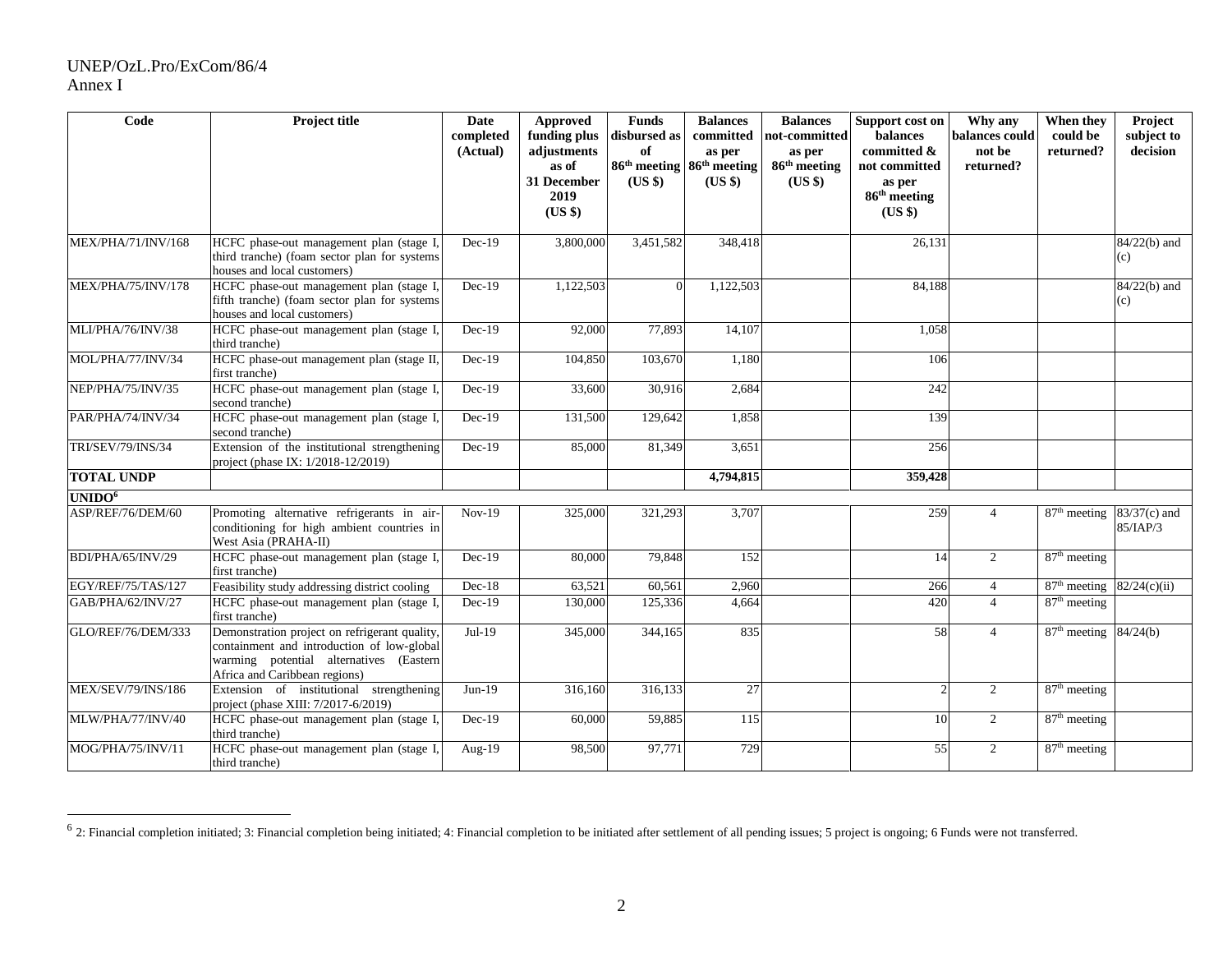| Code                      | Project title                                                                                                                                                                    | <b>Date</b><br>completed<br>(Actual) | Approved<br>funding plus<br>adjustments<br>as of<br>31 December<br>2019<br>(US \$) | <b>Funds</b><br>disbursed as<br>of<br>(US \$) | <b>Balances</b><br>committed<br>as per<br>86 <sup>th</sup> meeting 86 <sup>th</sup> meeting<br>$(US \$ | <b>Balances</b><br>not-committed<br>as per<br>$86th$ meeting<br>$(US \$ | Support cost on<br>balances<br>committed &<br>not committed<br>as per<br>86 <sup>th</sup> meeting<br>(USS) | Why any<br>balances could<br>not be<br>returned? | When they<br>could be<br>returned?    | Project<br>subject to<br>decision |
|---------------------------|----------------------------------------------------------------------------------------------------------------------------------------------------------------------------------|--------------------------------------|------------------------------------------------------------------------------------|-----------------------------------------------|--------------------------------------------------------------------------------------------------------|-------------------------------------------------------------------------|------------------------------------------------------------------------------------------------------------|--------------------------------------------------|---------------------------------------|-----------------------------------|
| MOR/FOA/75/DEM/74         | Demonstration of the use of low cost pentane<br>foaming technology for the conversion to<br>non-ODS technologies in polyurethane foams<br>at small- and medium-sized enterprises | $Sep-19$                             | 280,500                                                                            | 276,197                                       | 4,303                                                                                                  |                                                                         | 301                                                                                                        | 2                                                | $87th$ meeting                        | 83/32/(c)                         |
| NIR/PHA/71/INV/136        | HCFC phase-out management plan (stage I<br>third tranche) (refrigeration air-conditioning<br>manufacturing and coordination)                                                     | $Dec-17$                             | 645,172                                                                            | 645,137                                       | 35                                                                                                     |                                                                         |                                                                                                            | 2                                                | 87 <sup>th</sup> meeting              |                                   |
| SAU/FOA/76/DEM/27         | Demonstration project for the phase-out of<br>HCFCs by using HFO as foam blowing agent<br>in the spray foam applications in high ambient<br>temperatures                         | $Oct-19$                             | 96,250                                                                             | 96,154                                        | 96                                                                                                     |                                                                         |                                                                                                            | $\overline{2}$                                   | 87 <sup>th</sup> meeting              |                                   |
| SEN/PHA/65/INV/31         | HCFC phase-out management plan (stage I,<br>first tranche)                                                                                                                       | $Dec-19$                             | 200,000                                                                            | 199,292                                       | 708                                                                                                    |                                                                         | 53                                                                                                         | 2                                                | $\overline{87}$ <sup>th</sup> meeting |                                   |
| SOA/PHA/71/INV/05         | HCFC phase-out management plan (stage I,<br>second tranche) (polyurethane foam sector<br>plan)                                                                                   | $Dec-19$                             | 2,042,620                                                                          | 2,035,702                                     | 6,918                                                                                                  |                                                                         | 484                                                                                                        | $\overline{2}$                                   | $87th$ meeting                        |                                   |
| SUD/PHA/80/INV/42         | HCFC phase-out management plan (stage I<br>third tranche) (refrigeration servicing sector)                                                                                       | $Dec-19$                             | 40,000                                                                             | 39,846                                        | 154                                                                                                    |                                                                         | 11                                                                                                         | $\overline{2}$                                   | 87 <sup>th</sup> meeting              |                                   |
| TUN/FOA/77/PRP/72         | Preparation for HCFC phase-out investment<br>activities (stage II) (polyurethane foam<br>sector)                                                                                 | $Dec-19$                             | 60,000                                                                             | 26,257                                        | 33,743                                                                                                 |                                                                         | 2,362                                                                                                      | $\overline{4}$                                   | $87th$ meeting                        |                                   |
| TUN/PHA/72/INV/58         | HCFC phase-out management plan (stage I<br>first tranche) (solvent sector plan)                                                                                                  | $Dec-19$                             | 231,920                                                                            | 222,455                                       | 9,465                                                                                                  |                                                                         | 662                                                                                                        | $\overline{2}$                                   | $87th$ meeting                        |                                   |
| <b>TUR/PHA/75/INV/108</b> | HCFC phase-out management plan (stage I,<br>second tranche) (technical assistance for<br>small and medium enterprises in the foam<br>sector)                                     | $Dec-19$                             | 529,450                                                                            | $\overline{507,}444$                          | 22,006                                                                                                 |                                                                         | 1,540                                                                                                      | $\overline{2}$                                   | $87th$ meeting                        |                                   |
| <b>TOTAL UNIDO</b>        |                                                                                                                                                                                  |                                      |                                                                                    |                                               | 90,617                                                                                                 |                                                                         | 6,509                                                                                                      |                                                  |                                       |                                   |
| <b>FRANCE</b>             | HCFC phase-out management plan (stage I,<br>tranche) (refrigeration servicing<br>second<br>sector)                                                                               | $Dec-19$                             | 38,000                                                                             | 28,036                                        | 9,964                                                                                                  |                                                                         | 1,261                                                                                                      |                                                  |                                       |                                   |
| <b>TOTAL FRANCE</b>       |                                                                                                                                                                                  |                                      |                                                                                    |                                               | 9,964                                                                                                  |                                                                         | 1,261                                                                                                      |                                                  |                                       |                                   |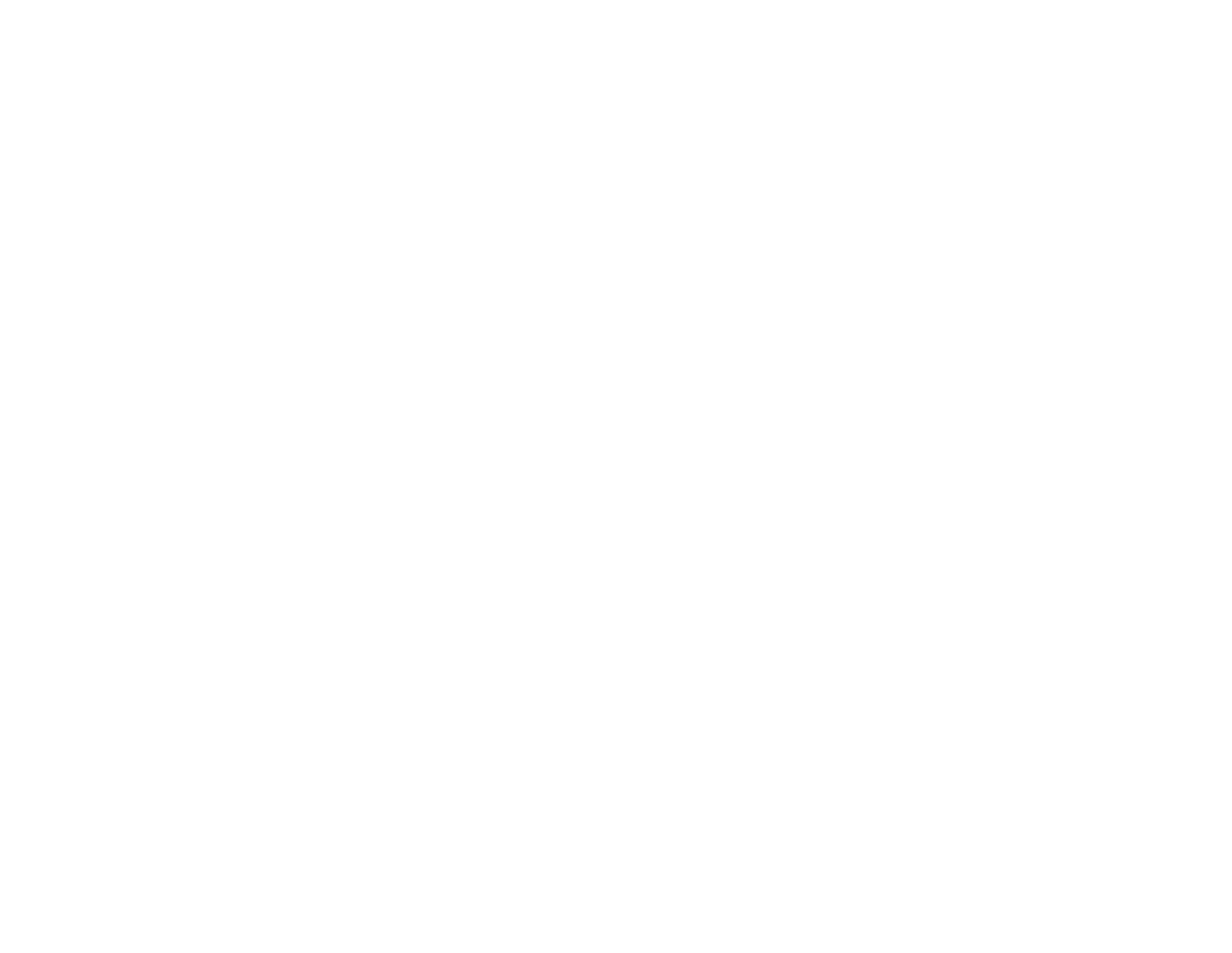## **Annex II**

## **COMMITTED AND NOT-COMMITTED BALANCES HELD BY IMPLEMENTING AGENCIES FOR BY-DECISIONS PROJECTS**

| Code               | <b>Project title</b>                                                                                                                       | <b>Financial</b><br>date of<br>completion<br>per decision | Approved<br>funding plus<br>adjustments as<br>of<br>31 December<br>2019<br>(US \$) | <b>Funds</b><br>disbursed as<br>of<br>86 <sup>th</sup> meeting<br>$(US \$ | <b>Balances</b><br>committed as<br>per<br>86 <sup>th</sup> meeting<br>$(US \$ | committed as<br>per<br>86 <sup>th</sup> meeting<br>$(US \$ | <b>Balances not-</b> Support cost on<br><b>balances</b><br>committed and<br>not-committed<br>as per<br>86 <sup>th</sup> meeting<br>$(US \$ | Why any<br>balances<br>could not be<br>returned? | When they<br>could be<br>returned?    | Project subject<br>to decision                                        |
|--------------------|--------------------------------------------------------------------------------------------------------------------------------------------|-----------------------------------------------------------|------------------------------------------------------------------------------------|---------------------------------------------------------------------------|-------------------------------------------------------------------------------|------------------------------------------------------------|--------------------------------------------------------------------------------------------------------------------------------------------|--------------------------------------------------|---------------------------------------|-----------------------------------------------------------------------|
| <b>UNDP</b>        |                                                                                                                                            |                                                           |                                                                                    |                                                                           |                                                                               |                                                            |                                                                                                                                            |                                                  |                                       |                                                                       |
| BRA/DES/72/DEM/305 | Pilot demonstration project on<br>ODS waste management and<br>disposal                                                                     | $Dec-23$                                                  | 1,490,600                                                                          | 1,316,929                                                                 | 173,671                                                                       |                                                            | 12,157                                                                                                                                     |                                                  |                                       | $79/18(c)(i)$ and<br>81/24(e)(ii)                                     |
| <b>TOTAL UNDP</b>  |                                                                                                                                            |                                                           |                                                                                    |                                                                           | 173,671                                                                       |                                                            | 12,157                                                                                                                                     |                                                  |                                       |                                                                       |
| <b>UNEP</b>        |                                                                                                                                            |                                                           |                                                                                    |                                                                           |                                                                               |                                                            |                                                                                                                                            |                                                  |                                       |                                                                       |
| ASP/REF/76/DEM/59  | Promoting alternative refrigerants<br>in air-conditioning for high<br>ambient countries in West Asia<br>(PRAHA-II)                         | $86th$ meeting                                            | 375,000                                                                            | 325,844                                                                   | 49,156                                                                        |                                                            | 6,390                                                                                                                                      |                                                  |                                       | $83/37(c)$ and<br>85/IAP/3                                            |
| OAT/PHA/65/TAS/17  | HCFC phase-out management<br>plan (stage I, first tranche)<br>(refrigeration servicing sector)                                             | $87th$ meeting                                            | 105,000                                                                            | 8,955                                                                     | 96,045                                                                        |                                                            | 12,486                                                                                                                                     |                                                  |                                       | $82/34(f)$ and<br>84/36(c)                                            |
| <b>TOTAL UNEP</b>  |                                                                                                                                            |                                                           |                                                                                    |                                                                           | 145,201                                                                       |                                                            | 18,876                                                                                                                                     |                                                  |                                       |                                                                       |
| <b>UNIDO</b>       |                                                                                                                                            |                                                           |                                                                                    |                                                                           |                                                                               |                                                            |                                                                                                                                            |                                                  |                                       |                                                                       |
| CPR/ARS/56/INV/473 | Sector plan for phase-out of CFCs<br>consumption in MDI sector                                                                             | $Dec-16$                                                  | 13,500,000                                                                         | 13,484,901                                                                | 15,099                                                                        |                                                            | 1,132                                                                                                                                      | 2                                                | $87th$ meeting                        | Agreed with<br>agency at the<br>Coordination<br>Meeting<br>(Feb 2014) |
| EGY/ARS/50/INV/92  | Phase-out of CFC consumption in<br>the manufacture of aerosol<br>metered dose inhalers (MDIs)                                              | $Jul-19$                                                  | 5,899,000                                                                          | 5,780,662                                                                 | 118,338                                                                       |                                                            | 8,875                                                                                                                                      | $\overline{4}$                                   | $88th$ meeting                        | 79/7(c)                                                               |
| EGY/PHA/82/INV/140 | HCFC phase-out management<br>plan (stage I, third tranche)<br>(enabling activities in the<br>refrigeration and air-conditioning<br>sector) | $Dec-20$                                                  | 232,575                                                                            | 157,454                                                                   | 75,121                                                                        |                                                            | 5,634                                                                                                                                      | $\overline{4}$                                   | 89 <sup>th</sup> meeting              | 82/72(a)(iv)                                                          |
| IRO/PHA/58/INV/09  | National phase-out plan (first<br>tranche)                                                                                                 | $Dec-18$                                                  | 4,353,530                                                                          | 3,871,862                                                                 | 481.669                                                                       |                                                            | 36,125                                                                                                                                     | $\overline{4}$                                   | $\overline{89}$ <sup>th</sup> meeting | $71/11(b)$ , $73/8(c)$ ,<br>$75/10(b)(i)$ and<br>79/7(c)              |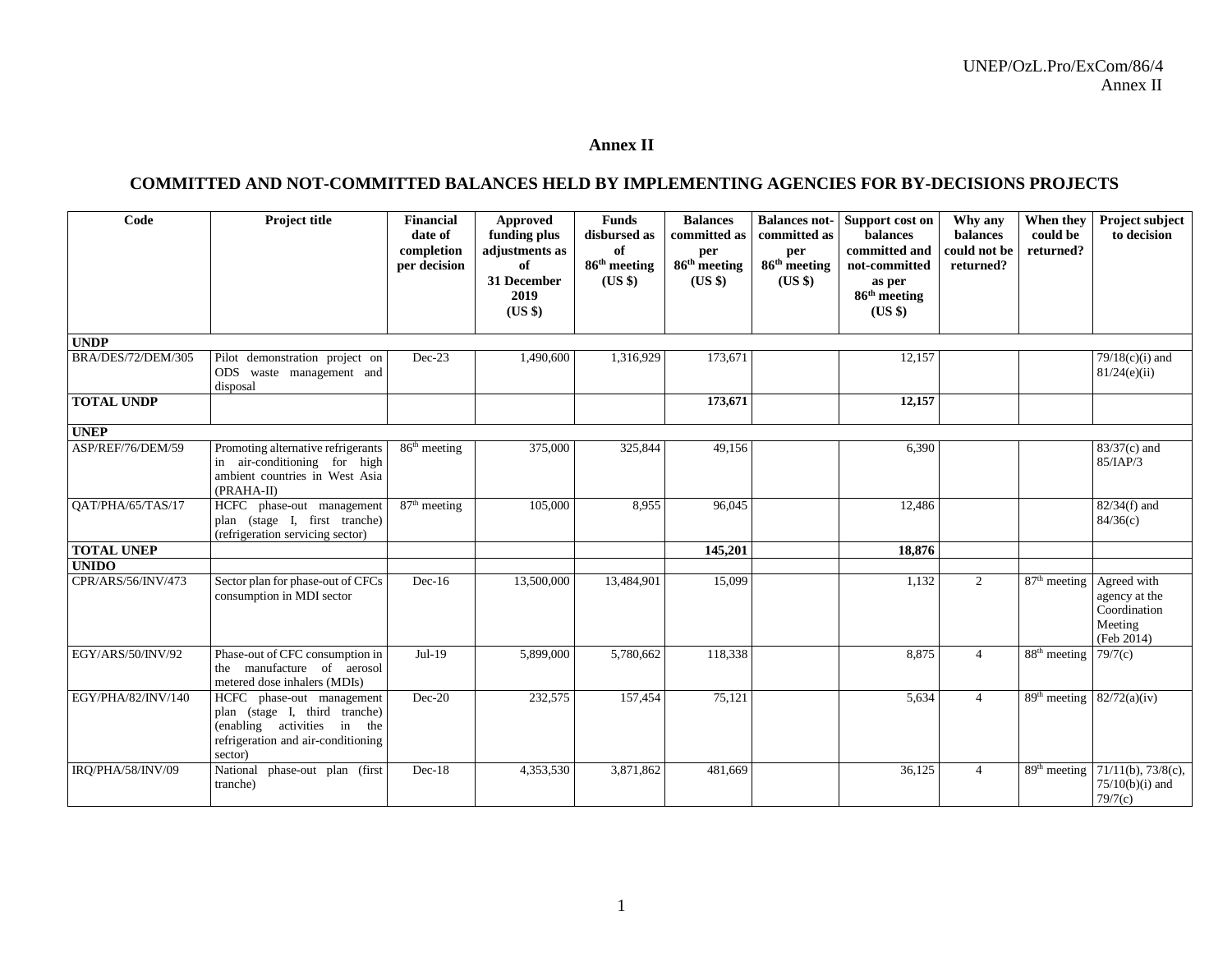## UNEP/OzL.Pro/ExCom/86/4 Annex II

| Code               | <b>Project title</b>                                                                                                                                                                                               | <b>Financial</b><br>date of<br>completion<br>per decision | Approved<br>funding plus<br>adjustments as<br>of<br>31 December<br>2019<br>$(US \$ | Funds<br>disbursed as<br>of<br>$86^{\rm th}$ meeting<br>(US \$) | <b>Balances</b><br>committed as<br>per<br>86 <sup>th</sup> meeting<br>$(US \$ | committed as<br>per<br>86 <sup>th</sup> meeting<br>(US \$) | <b>Balances not-</b> Support cost on<br>balances<br>committed and<br>not-committed<br>as per<br>86 <sup>th</sup> meeting<br>(USS) | Why any<br>balances<br>could not be<br>returned? | When they<br>could be<br>returned? | Project subject<br>to decision                                              |
|--------------------|--------------------------------------------------------------------------------------------------------------------------------------------------------------------------------------------------------------------|-----------------------------------------------------------|------------------------------------------------------------------------------------|-----------------------------------------------------------------|-------------------------------------------------------------------------------|------------------------------------------------------------|-----------------------------------------------------------------------------------------------------------------------------------|--------------------------------------------------|------------------------------------|-----------------------------------------------------------------------------|
| IRO/REF/57/INV/07  | Replacement of refrigerant CFC-<br>with isobutane and foam<br>12<br>blowing agent CFC-11 with<br>cyclopentane in the manufacture<br>of domestic refrigerators and<br>chest freezers at Light Industries<br>Company | $Dec-18$                                                  | 2,161,581                                                                          | 1,929,667                                                       | 231.914                                                                       |                                                            | 17,394                                                                                                                            | 4                                                |                                    | 89 <sup>th</sup> meeting 71/11(b), 73/8(c),<br>$75/10(b)(i)$ and<br>79/7(c) |
| <b>TOTAL UNIDO</b> |                                                                                                                                                                                                                    |                                                           |                                                                                    |                                                                 | 922,141                                                                       |                                                            | 69,160                                                                                                                            |                                                  |                                    |                                                                             |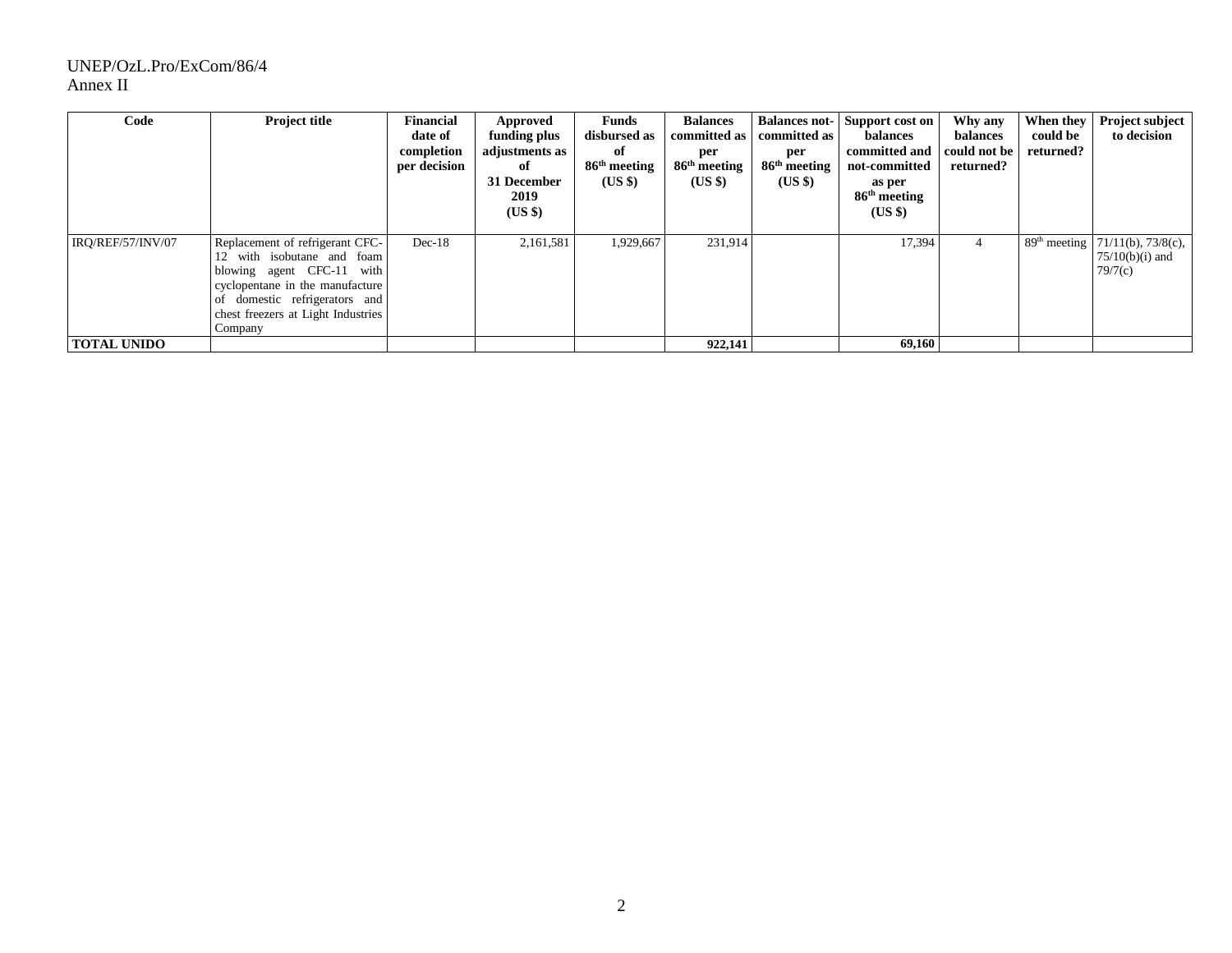## **Annex III**

## **COMMITTED AND NOT-COMMITTED BALANCES HELD BY IMPLEMENTING AGENCIES FOR ADDITIONAL CONTRIBUTIONS PROJECTS**

| <b>CODE</b>        | Project title                                                                                                                                                                                                                 | <b>Financial date of</b><br>completion per<br>decision | Approved<br>funding plus<br>adjustments as<br>of 31 December<br>2019 (US \$) | <b>Funds disbursed</b><br>as of<br>86 <sup>th</sup> meeting<br>$(US \$ | <b>Balances</b><br>committed<br>as per<br>86 <sup>th</sup> meeting<br>(US \$) | <b>Balances not-</b><br>committed as<br>per<br>86 <sup>th</sup> meeting<br>$(US \$ | Support cost on<br>balances<br>committed and<br>not-committed<br>as per<br>86 <sup>th</sup> meeting<br>$(US \$ | Why any<br>balances could<br>not be returned? | When they<br>could be<br>returned? | Project<br>subject to<br>decision |
|--------------------|-------------------------------------------------------------------------------------------------------------------------------------------------------------------------------------------------------------------------------|--------------------------------------------------------|------------------------------------------------------------------------------|------------------------------------------------------------------------|-------------------------------------------------------------------------------|------------------------------------------------------------------------------------|----------------------------------------------------------------------------------------------------------------|-----------------------------------------------|------------------------------------|-----------------------------------|
| <b>UNIDO</b>       |                                                                                                                                                                                                                               |                                                        |                                                                              |                                                                        |                                                                               |                                                                                    |                                                                                                                |                                               |                                    |                                   |
| LEB/REF/80/PRP/01+ | Project preparation for HFC-<br>related projects in the<br>manufacturing sector<br>at<br>Lematic Industries to gain<br>experience in ICCs and IOCs<br>associated with the phase-<br>down of HFCs in domestic<br>refrigeration | $85th$ meeting                                         | 30,000                                                                       | 28,008                                                                 | 1,992                                                                         |                                                                                    | 139                                                                                                            |                                               |                                    |                                   |
| MEX/SEV/80/TAS/02+ | Enabling activities for HFC<br>phase-down                                                                                                                                                                                     |                                                        | 220,000                                                                      | 215,789                                                                | 4,211                                                                         |                                                                                    | 295                                                                                                            |                                               |                                    |                                   |
| <b>TOTAL UNIDO</b> |                                                                                                                                                                                                                               |                                                        |                                                                              |                                                                        | 6,203                                                                         |                                                                                    | 434                                                                                                            |                                               |                                    |                                   |
| <b>ITALY</b>       |                                                                                                                                                                                                                               |                                                        |                                                                              |                                                                        |                                                                               |                                                                                    |                                                                                                                |                                               |                                    |                                   |
| LES/SEV/80/TAS/03+ | Enabling activities for HFC<br>phase-down                                                                                                                                                                                     |                                                        | 40,000                                                                       | 35,000                                                                 | 5,000                                                                         |                                                                                    | 350                                                                                                            |                                               |                                    |                                   |
| <b>TOTAL ITALY</b> |                                                                                                                                                                                                                               |                                                        |                                                                              |                                                                        | 5,000                                                                         |                                                                                    | 350                                                                                                            |                                               |                                    |                                   |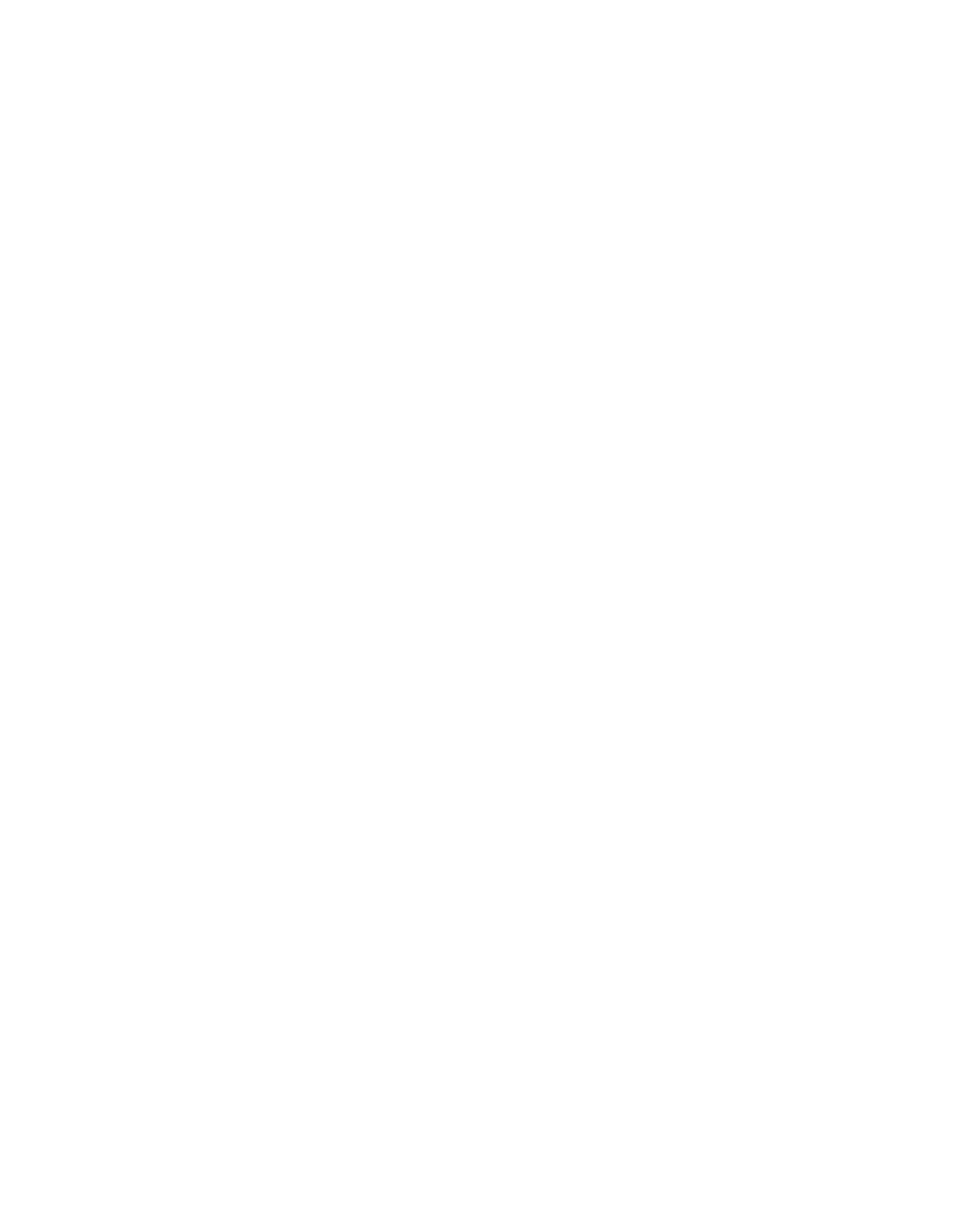#### **Annex IV**

## **DETAILS ON COMPLETED PROJECTS, BY-DECISION AND ODS ALTERNATIVES SURVEY PROJECTS WITH RETURNED BALANCES FROM IMPLEMENTING AGENCIES AND BILATERAL AGENCIES**

| Code                               | <b>Project title</b>                                                                                                                                                            | Project costs<br>returned (US \$) | Agency support<br>$costs$ (US $$$ ) | Total (US \$)    |
|------------------------------------|---------------------------------------------------------------------------------------------------------------------------------------------------------------------------------|-----------------------------------|-------------------------------------|------------------|
| BAR/PHA/80/INV/27                  | HCFC phase-out management plan (stage I, second<br>tranche)                                                                                                                     | 1.822                             | 164                                 | 1,986            |
| BGD/PHA/75/PRP/44                  | Preparation of a HCFC phase-out management plan<br>$(s \text{tage} \Pi)$                                                                                                        | 3,597                             | 252                                 | 3,849            |
| BGD/REF/75/PRP/43                  | Preparation for HCFC phase-out investment<br>activities (stage II) (refrigeration and air-<br>conditioning sector)                                                              | 198                               | 14                                  | $\overline{2}12$ |
| BGD/SEV/77/INS/47                  | Renewal of the institutional strengthening project<br>(phase VIII: 1/2017-12/2018)                                                                                              | 4,157                             | 291                                 | 4,448            |
| COL/FOA/76/DEM/100                 | Demonstration project to validate the use of<br>hydrofluoro-olefins for discontinuous panels in<br>Article 5 parties through the development of cost-<br>effective formulations | 27                                | $\overline{2}$                      | 29               |
| COL/REF/75/DEM/97                  | Demonstration of HC-290<br>(propane) as an<br>alternative refrigerant in<br>commercial<br>air-<br>conditioning manufacturing at Industrias Thermotar<br>ltda                    | 434                               | 30                                  | 464              |
| COL/SEV/74/INS/90                  | Extension of institutional strengthening project<br>(phase X: 11/2015-10/2017)                                                                                                  | 8                                 | 1                                   | 9                |
| CPR/PHA/75/INV/569                 | HCFC phase-out management plan (stage I, third<br>tranche) (solvent sector)                                                                                                     | 56                                | 4                                   | 60               |
| IDS/PHA/71/INV/199                 | phase-out management<br>HCFC<br>plan<br>(a <sup>i</sup> )<br>conditioning sector plan) (stage I, second tranche)                                                                | 133,894                           | 10,042                              | 143,936          |
| IDS/PHA/72/PRP/204                 | Preparation of a HCFC phase-out management plan<br>$(s \text{tage} \Pi)$                                                                                                        | 1,763                             | 123                                 | 1.886            |
| IND/FOA/72/PRP/455                 | Preparation for HCFC phase-out investment<br>activities (stage II) (extruded polystyrene foam<br>sector)                                                                        | 430                               | 30                                  | 460              |
| IND/PHA/72/PRP/452                 | Preparation of a HCFC phase-out management plan<br>$(\text{stage II})$                                                                                                          | 353                               | 25                                  | 378              |
| IND/PHA/75/INV/463                 | CTC phase-out plan for the consumption and<br>production sectors: 2009 annual programme                                                                                         | 41,838                            | 3,138                               | 44,976           |
| IND/REF/72/PRP/453                 | Preparation for HCFC phase-out investment<br>activities (stage II) (refrigeration sector)                                                                                       | 997                               | 70                                  | 1,067            |
| IND/REF/72/PRP/459                 | Preparation for HCFC phase-out investment<br>activities (stage II) (air-conditioning sector)                                                                                    | 3,709                             | 260                                 | 3,969            |
| IND/SEV/72/INS/457                 | Extension of institutional strengthening project<br>(phase X: 4/2014-3/2016)                                                                                                    | 136,656                           | 9,566                               | 146,222          |
| IRA/PHA/72/PRP/216                 | Preparation of a HCFC phase-out management plan<br>$(s \text{tage} \Pi)$                                                                                                        | 863                               | 60                                  | 923              |
| IRA/REF/72/PRP/217                 | Preparation for HCFC phase-out investment<br>activities (stage II) (refrigeration and air-<br>conditioning sector)                                                              | 3.142                             | 220                                 | 3,362            |
| MAL/PHA/77/INV/184                 | HCFC phase-out management plan (stage I, fourth<br>tranche) (refrigeration servicing, management and<br>coordination)                                                           | 328                               | 25                                  | 353              |
| NIR/PHA/72/PRP/138                 | Preparation of a HCFC phase-out management plan<br>$(s \text{tage} \Pi)$                                                                                                        | 27                                | 2                                   | 29               |
| TRI/PHA/64/INV/26                  | HCFC phase-out management plan (foam sector)<br>(stage I, first tranche)                                                                                                        | 30,600                            | 2,295                               | 32,895           |
| <b>Total completed projects</b>    |                                                                                                                                                                                 | 364,899                           | 26,613                              | 391,512          |
| IDS/PHA/76/INV/208                 | HCFC phase-out management plan (stage I, third<br>tranche) (refrigeration and air-conditioning sector)                                                                          | 388,912                           | 29,169                              | 418,081          |
| Total "by decision" projects       |                                                                                                                                                                                 | 388,912                           | 29,169                              | 418,081          |
| PER/SEV/80/TAS/01+                 | Enabling activities for HFC phase-down                                                                                                                                          | 2,418                             | 169                                 | 2,537            |
| <b>Total "additional voluntary</b> |                                                                                                                                                                                 | 2,418                             | 169                                 | 2,587            |
| contributions" projects            |                                                                                                                                                                                 |                                   |                                     |                  |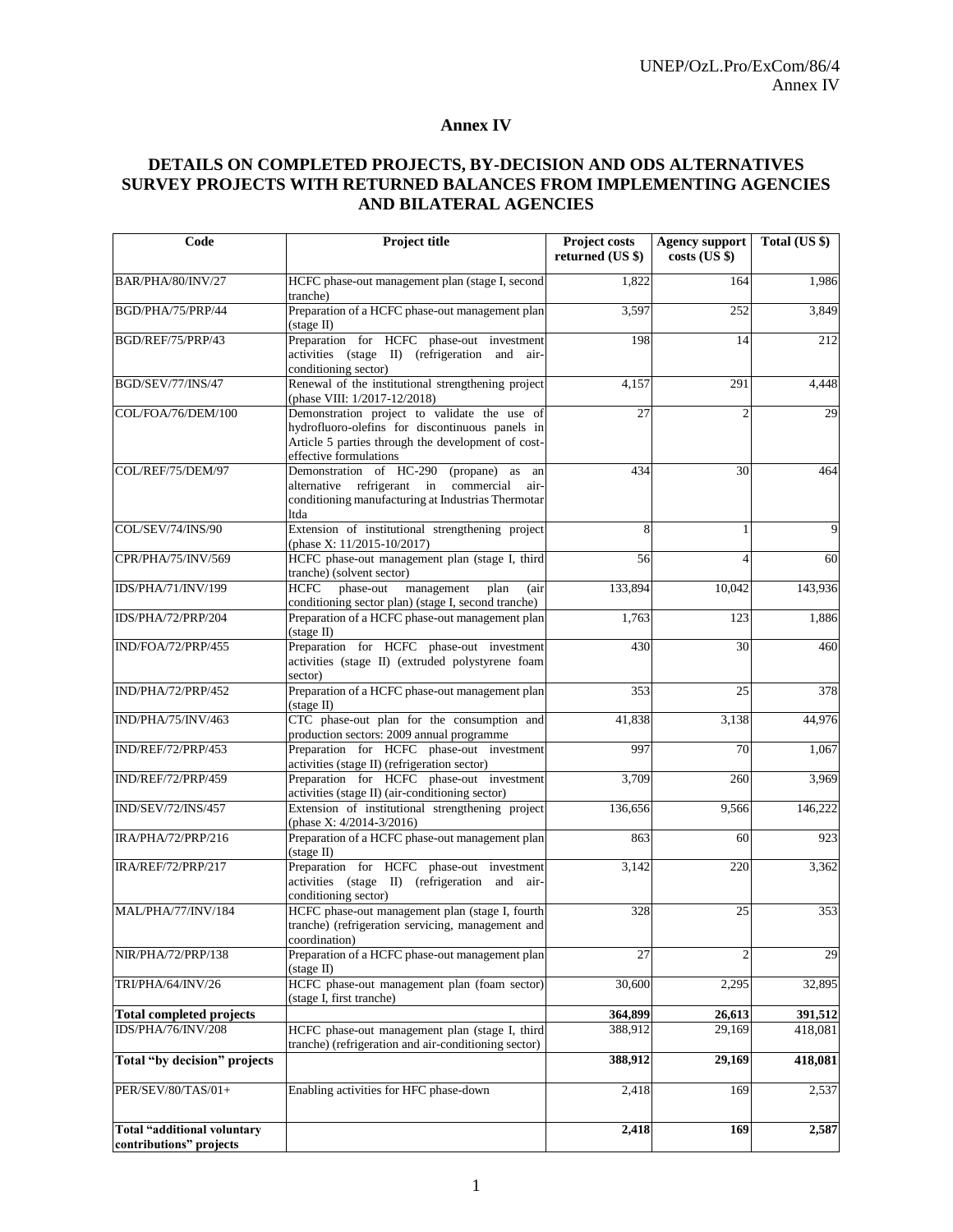## UNEP/OzL.Pro/ExCom/86/4 Annex IV

| Code                     | Project title                                                                                                                                                                                                                                                                    | Project costs<br>returned (US \$) | Agency support<br>$costs$ (US $\})$ | Total (US \$)           |
|--------------------------|----------------------------------------------------------------------------------------------------------------------------------------------------------------------------------------------------------------------------------------------------------------------------------|-----------------------------------|-------------------------------------|-------------------------|
| <b>TOTAL UNDP</b>        |                                                                                                                                                                                                                                                                                  | 756,229                           | 55,951                              | 812,180                 |
| AFG/PHA/72/TAS/16        | HCFC phase-out management plan (stage I, second<br>tranche)                                                                                                                                                                                                                      | 3,869                             | 503                                 | 4,372                   |
| BAH/PHA/75/TAS/29        | HCFC phase-out management plan (stage I, second<br>tranche) (policy, refrigeration servicing, monitoring<br>and verification)                                                                                                                                                    | 47                                | 6                                   | 53                      |
| BKF/SEV/79/INS/36        | Extension of the institutional strengthening project<br>(phase XII: 7/2017-6/2019)                                                                                                                                                                                               | 73                                | $\Omega$                            | 73                      |
| BOT/PHA/80/TAS/20        | Verification report on the implementation of the<br>HCFC phase-out management plan                                                                                                                                                                                               | 1,169                             | 152                                 | 1,321                   |
| BRU/PHA/75/TAS/19        | Verification report on the implementation of the<br>HCFC phase-out management plan                                                                                                                                                                                               | 2,202                             | 286                                 | 2,488                   |
| CMR/SEV/80/INS/43        | Extension of institutional strengthening project<br>(phase XI: 1/2018-12/2019)                                                                                                                                                                                                   | 23                                | $\Omega$                            | $\overline{23}$         |
| COI/PHA/77/TAS/25        | HCFC phase-out management plan (stage I, third<br>tranche)                                                                                                                                                                                                                       | 223                               | 29                                  | 252                     |
| COI/PHA/80/TAS/26        | Verification report on the implementation of the<br>HCFC phase-out management plan                                                                                                                                                                                               | 3,682                             | 479                                 | 4,161                   |
| DJI/PHA/80/TAS/24        | Verification report on the implementation of the<br>HCFC phase-out management plan                                                                                                                                                                                               | 4,621                             | 601                                 | 5,222                   |
| DMI/PHA/75/TAS/22        | Verification report on the implementation of the<br>HCFC phase-out management plan                                                                                                                                                                                               | 3                                 | $\Omega$                            | $\overline{\mathbf{3}}$ |
| GAB/PHA/79/TAS/33        | HCFC phase-out management plan (stage I, third<br>tranche)                                                                                                                                                                                                                       | 117                               | 15                                  | 132                     |
| GAB/PHA/80/TAS/35        | Verification report on the implementation of the<br>HCFC phase-out management plan                                                                                                                                                                                               | 4,626                             | 601                                 | 5,227                   |
| GBS/PHA/77/TAS/20        | HCFC phase-out management plan (stage I, third<br>tranche)                                                                                                                                                                                                                       | 139                               | 18                                  | 157                     |
| GBS/SEV/77/INS/22        | Extension of the institutional strengthening project<br>(phase V: 12/2016-11/2018)                                                                                                                                                                                               | 108                               | $\theta$                            | 108                     |
| GLO/SEV/73/TAS/323       | Compliance Assistance Programme: 2015 budget                                                                                                                                                                                                                                     | 259,008                           | 20,721                              | 279,729                 |
| GLO/SEV/75/TAS/329       | Compliance Assistance Programme: 2016 budget                                                                                                                                                                                                                                     | 134,338                           | 10,747                              | 145,085                 |
| GLO/SEV/77/TAS/336       | Compliance Assistance Programme: 2017 budget                                                                                                                                                                                                                                     | 27,146                            | 2,172                               | 29,318                  |
| GLO/SEV/80/TAS/341       | Compliance Assistance Programme: 2018 budget                                                                                                                                                                                                                                     | 107,781                           | 8,622                               | 116,403                 |
| GUA/SEV/61/INS/41        | Renewal of the institutional strengthening project<br>(phase VII)                                                                                                                                                                                                                | 1,484                             | $\Omega$                            | 1,484                   |
| <b>GUI/SEV/74/INS/30</b> | Extension of the institutional strengthening project<br>(phase IX: 7/2015-6/2017)                                                                                                                                                                                                | 79                                | $\overline{0}$                      | 79                      |
| GUY/PHA/74/TAS/24        | HCFC phase-out management plan (stage I, second<br>tranche)                                                                                                                                                                                                                      | 435                               | 57                                  | 492                     |
| GUY/PHA/77/TAS/29        | Verification report on the implementation of the<br>HCFC phase-out management plan                                                                                                                                                                                               | 5,255                             | 683                                 | 5,938                   |
| HON/PHA/63/TAS/35        | HCFC phase-out management plan (stage I, first<br>tranche) transference to the contract of the contract of the contract of the contract of the contract of the contract of the contract of the contract of the contract of the contract of the contract of the contract of the c | 1,629                             | 212                                 | 1,841                   |
| HON/PHA/70/TAS/38        | HCFC phase-out management plan (stage I, second<br>tranche)                                                                                                                                                                                                                      | 3,912                             | 509                                 | 4,421                   |
| IRQ/SEV/76/INS/25        | Extension of institutional strengthening project<br>(phase III: 5/2016-4/2018)                                                                                                                                                                                                   | 7,200                             | $\mathbf{0}$                        | 7,200                   |
| IVC/SEV/77/INS/42        | Extension of the institutional strengthening project<br>(phase VIII: 1/2017-12/2018)                                                                                                                                                                                             | 104                               | $\Omega$                            | 104                     |
| JAM/PHA/70/TAS/33        | HCFC phase-out management plan (stage I, second<br>tranche)                                                                                                                                                                                                                      | 2,638                             | 343                                 | 2,981                   |
| MAS/SEV/70/INS/10        | Extension of the institutional strengthening project<br>(phase V: 12/2013-11/2015)                                                                                                                                                                                               | 2,494                             | $\mathbf{0}$                        | 2,494                   |
| MLW/PHA/77/TAS/39        | HCFC phase-out management plan (stage I, third<br>tranche)                                                                                                                                                                                                                       | 5                                 | 1                                   | 6                       |
| MOL/PHA/77/TAS/35        | HCFC phase-out management plan (stage II, first<br>tranche)                                                                                                                                                                                                                      | 1,642                             | 213                                 | 1,855                   |
| MOZ/PHA/73/TAS/25        | HCFC phase-out management plan (stage I, second<br>tranche)                                                                                                                                                                                                                      | 139                               | 18                                  | 157                     |
| NER/SEV/80/INS/33        | Extension of institutional strengthening project<br>(phase XI: 1/2018-12/2019)                                                                                                                                                                                                   | 162                               | $\mathbf{0}$                        | 162                     |
| NIU/SEV/75/INS/11        | Extension of the institutional strengthening project<br>(phase VI: 12/2015-11/2017)                                                                                                                                                                                              | 5,000                             | $\mathbf{0}$                        | 5,000                   |
| PER/SEV/68/INS/45        | Renewal of institutional strengthening project<br>(phase IV: 1/2013-12/2014)                                                                                                                                                                                                     | 1,357                             | $\overline{0}$                      | 1,357                   |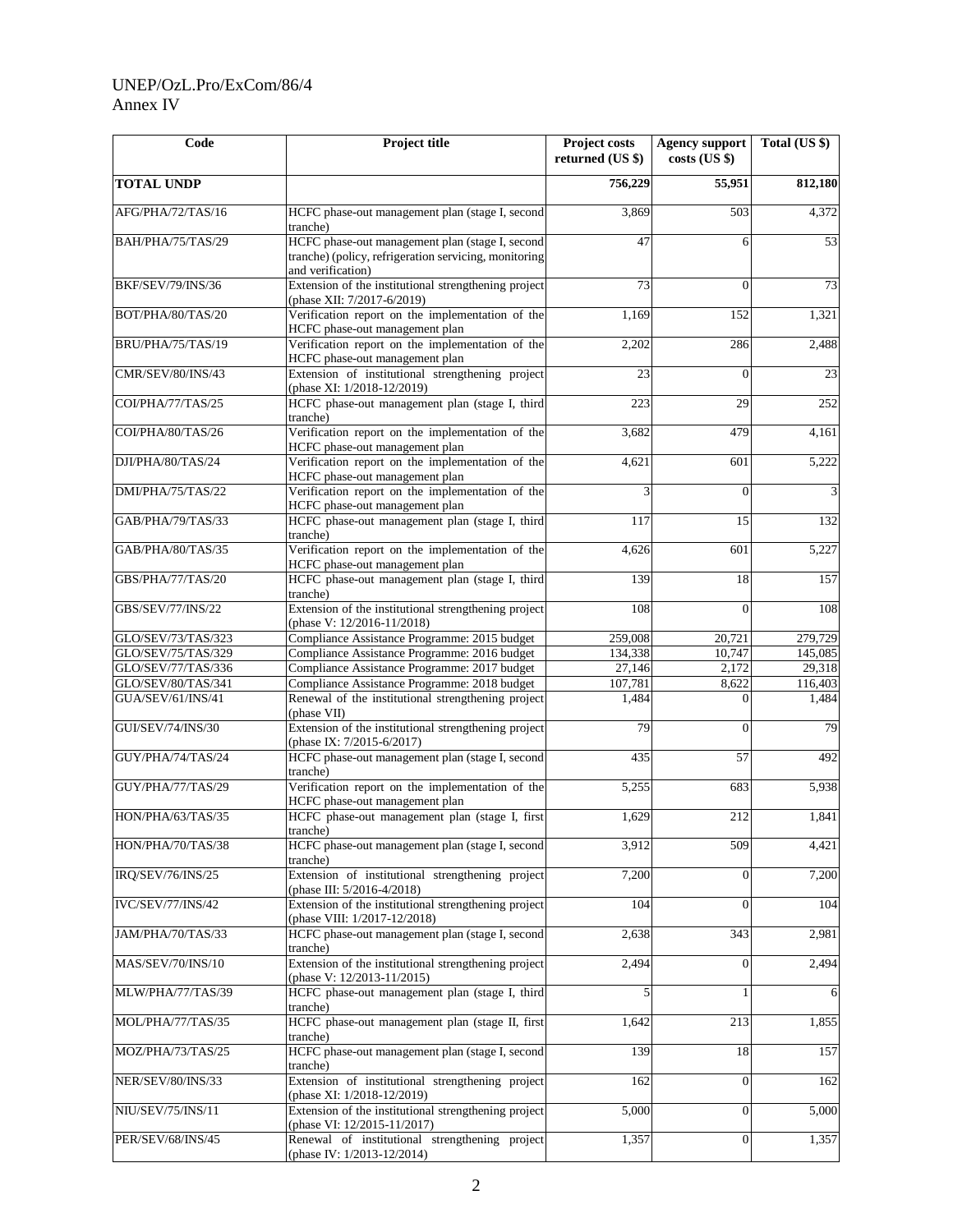| Code                                                | Project title                                                                                                                                                                                                               | Project costs<br>returned (US \$) | <b>Agency support</b><br>$costs$ (US $\})$ | Total (US \$) |
|-----------------------------------------------------|-----------------------------------------------------------------------------------------------------------------------------------------------------------------------------------------------------------------------------|-----------------------------------|--------------------------------------------|---------------|
| SAU/PHA/68/TAS/18                                   | HCFC phase-out management plan (stage I, first                                                                                                                                                                              | 13,576                            | 2,686                                      | 16,262        |
| SOM/SEV/77/INS/11                                   | tranche) (polyurethane foam sector plan)<br>Extension of the institutional strengthening project<br>(phase III: 12/2016-11/2018)                                                                                            | 530                               | $\Omega$                                   | 530           |
| STL/SEV/73/INS/23                                   | Renewal of institutional strengthening project<br>(phase IX: $1/2015 - 12/2016$ )                                                                                                                                           | 973                               | $\theta$                                   | 973           |
| SWA/PHA/77/TAS/23                                   | HCFC phase-out management plan (stage I, third<br>tranche)                                                                                                                                                                  | 168                               | 22                                         | 190           |
| SWA/PHA/80/TAS/24                                   | Verification report on the implementation of the<br>HCFC phase-out management plan                                                                                                                                          | 1,205                             | 157                                        | 1,362         |
| TOG/PHA/80/TAS/31                                   | Verification report on the implementation of the<br>HCFC phase-out management plan                                                                                                                                          | 2,810                             | 365                                        | 3,175         |
| TUV/SEV/76/INS/13                                   | Extension of the institutional strengthening project<br>(phase VI: 1/2017-12/2018)                                                                                                                                          | 1,130                             | $\theta$                                   | 1,130         |
| <b>Total completed projects</b>                     |                                                                                                                                                                                                                             | 603,102                           | 50,218                                     | 653,320       |
| ALG/SEV/74/TAS/82                                   | Survey of ODS alternatives at the national level                                                                                                                                                                            | 50,000                            | 6,500                                      | 56,500        |
| GUY/SEV/74/TAS/26                                   | Survey of ODS alternatives at the national level                                                                                                                                                                            | 5.000                             | 650                                        | 5,650         |
| IRO/SEV/75/TAS/24                                   | Survey of ODS alternatives at the national level                                                                                                                                                                            | 7,000                             | 910                                        | 7,910         |
| JAM/SEV/74/TAS/34                                   | Survey of ODS alternatives at the national level                                                                                                                                                                            | 18,029                            | 2,344                                      | 20,373        |
| STL/SEV/75/TAS/24                                   | Survey of ODS alternatives at the national level                                                                                                                                                                            | 3,008                             | 391                                        | 3,399         |
| TRI/SEV/74/TAS/32                                   | Survey of ODS alternatives at the national level                                                                                                                                                                            | 517                               | 67                                         | 584           |
| <b>ODS</b><br>Total<br>of<br>survey<br>alternatives |                                                                                                                                                                                                                             | 83,554                            | 10,862                                     | 94,416        |
| <b>TOTAL UNEP</b>                                   |                                                                                                                                                                                                                             | 686,656                           | 61,080                                     | 747,736       |
| ARG/PHA/66/INV/169                                  | HCFC phase-out management plan (stage I, first<br>tranche) (refrigeration servicing sector)                                                                                                                                 | 175                               | 13                                         | 188           |
| ARG/PRO/82/PRP/187                                  | Options for proposed projects to comply with the<br>HFC-23 by-product control obligations under the                                                                                                                         | 184                               | 13                                         | 197           |
| ARM/SEV/76/INS/17                                   | Kigali Amendment<br>Extension of institutional strengthening project<br>(phase V: 4/2017-3/2019)                                                                                                                            | 657                               | 46                                         | 703           |
| BAH/PHA/68/INV/27                                   | HCFC phase-out management plan (stage I, first<br>tranche) (phase-out of HCFC-22 from<br>the<br>manufacturing of central air-conditioning and<br>air-conditioning<br>window<br>Awal<br>Gulf<br>at<br>manufacturing company) | 208                               | 15                                         | 223           |
| BAH/PHA/68/TAS/26                                   | HCFC phase-out management plan (stage I, first<br>tranche) (national HCFC reclamation)                                                                                                                                      | 1,075                             | 75                                         | 1,150         |
| BOL/PHA/75/INV/44                                   | HCFC phase-out management plan (stage I, third<br>tranche)                                                                                                                                                                  | 296                               | $\overline{27}$                            | 323           |
| CHI/PHA/76/TAS/189                                  | HCFC phase-out management plan (stage II, first<br>tranche) (refrigeration servicing sector)                                                                                                                                | 3                                 | 0.5                                        |               |
| CMR/PHA/64/INV/35                                   | HCFC phase-out management plan (refrigeration<br>servicing sector plan) (stage I, first tranche)                                                                                                                            | 20,332                            | 1,524                                      | 21,856        |
| CMR/PHA/76/INV/42                                   | HCFC phase-out management plan (refrigeration<br>servicing sector plan) (stage I, third tranche)                                                                                                                            | 5,775                             | 433                                        | 6,208         |
| CMR/PHA/80/INV/44                                   | HCFC phase-out management plan (refrigeration<br>servicing sector plan) (stage I, fourth tranche)                                                                                                                           | 9,136                             | 685                                        | 9,821         |
| DRK/PHA/73/TAS/60                                   | HCFC phase-out management plan (stage I, first<br>tranche) (refrigeration servicing and monitoring)                                                                                                                         | 4,047                             | 283                                        | 4,330         |
| DRK/PHA/75/TAS/63                                   | HCFC phase-out management plan (stage I, second<br>tranche) (policy, refrigeration servicing and<br>monitoring)                                                                                                             | 18                                |                                            | 19            |
| ECU/PHA/76/INV/63                                   | HCFC phase-out management plan (stage I, third<br>tranche)                                                                                                                                                                  | 136                               | 11                                         | 147           |
| ERI/PHA/77/INV/15                                   | HCFC phase-out management plan (stage I, second<br>tranche)                                                                                                                                                                 | 262                               | 24                                         | 286           |
| GLO/REF/76/DEM/335                                  | Demonstration project for the introduction of trans-<br>critical CO2 refrigeration<br>technology<br>for<br>supermarkets (Argentina and Tunisia)                                                                             | 318,347                           | 22,284                                     | 340,631       |
| IRA/PHA/68/INV/209                                  | HCFC phase-out management plan (stage I, second<br>tranche) (foam sector plan)                                                                                                                                              | 11,981                            | 899                                        | 12,880        |
| IRA/PHA/74/INV/220                                  | HCFC phase-out management plan (stage I, fourth                                                                                                                                                                             | 5,800                             | 435                                        | 6,235         |
| IRA/PHA/77/INV/230                                  | tranche) (foam sector plan)<br>HCFC phase-out management plan (stage II, first<br>tranche) (refrigeration servicing sector)                                                                                                 | 1,159                             | 81                                         | 1,240         |